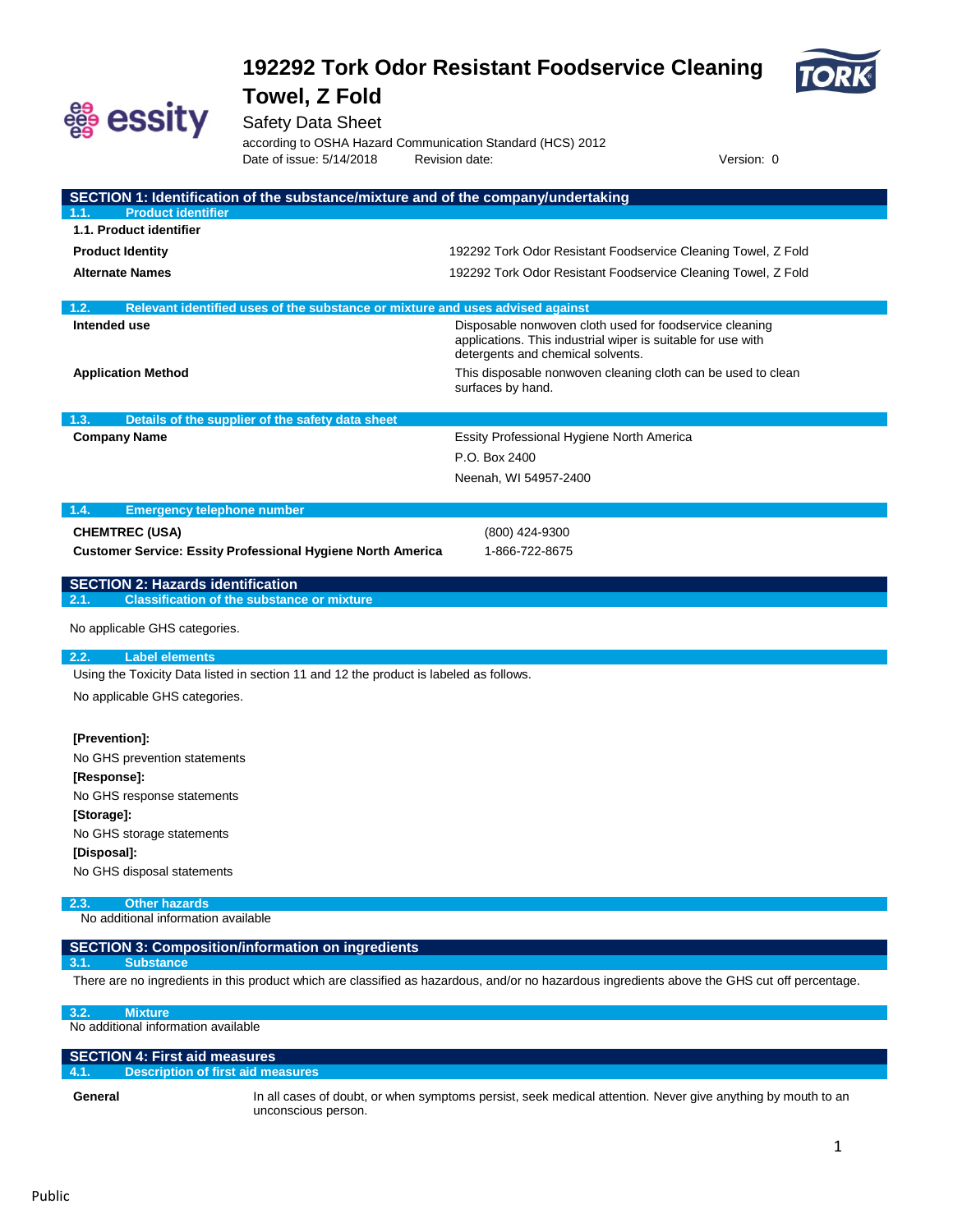Safety data sheet

According to OSHA Hazard Communication Standard (HCS) 2012

| <b>Inhalation</b> | Not Applicable                                                                                                     |
|-------------------|--------------------------------------------------------------------------------------------------------------------|
| Eves              | Irrigate copiously with clean water for at least 15 minutes, holding the eyelids apart and seek medical attention. |
| Skin              | Wash thoroughly after handling.                                                                                    |
| Ingestion         | Not Applicable.                                                                                                    |

#### **4.2. Most important symptoms and effects, both acute and delayed**

**Overview** Not Applicable

**4.3. Indication of any immediate medical attention and special treatment method**

No additional information available

#### **SECTION 5: Firefighting measures**

**5.1. Extinguishing media**

Use an extinguishing agent suitable for the surrounding fire.

#### **5.2. Special hazards arising from the substance or mixture**

Hazardous decomposition: decomposition products may include carbon dioxide and carbon monoxide.

#### **5.3. Advise for firefighters**

Promptly isolate the scene by removing all persons from the vicinity of the incident if there is a fire. No action shall be taken involving any personal risk or without suitable training.

**ERG Guide No.** Not applicable

#### **SECTION 6: Accidental release measure**

**6.1. Personal precautions, protective equipment and emergency procedure**

Put on appropriate personal protective equipment (see section 8).

#### **6.2. Environmental precautions**

Do not allow spills to enter drains or waterways. Use good personal hygiene practices. Wash hands before eating, drinking, smoking or using toilet. Promptly remove soiled clothing and wash thoroughly before reuse.

#### **6.3. Methods and material for containment and cleaning up**

No action shall be taken involving any personal risk or without suitable training. Evacuate surrounding areas. Keep unnecessary and unprotected personnel from entering. Do not touch or walk through spilled material. Put on appropriate personal protective equipment. Use appropriate tools to transfer the spilled solid to a convenient waste disposal container.

Inform the relevant authorities if the product caused environmental pollution (sewers, waterways, soil or air).

#### **6.4. Reference to other sections**

No additional information available

#### **SECTION 7: Handling and storage**

**7.1. Precautions for safe handling** Handle containers carefully to prevent damage and spillage.

#### **7.2. Conditions for safe storage, including any incompatibilities**

Prevent product contamination. Store in a cool, well-ventilated area away from incompatible materials and ignition sources. Incompatible materials: No data available.

#### SECTION 8: Exposure controls/personal protection

#### **8.1. Control parameters**

There are no ingredients in this product which are classified as hazardous, and/or no hazardous ingredients above the GHS cut off percentage.

| 8.2.<br><b>Exposure control</b> |                                                                                                                                                                        |
|---------------------------------|------------------------------------------------------------------------------------------------------------------------------------------------------------------------|
| Respiratory                     | Not Applicable                                                                                                                                                         |
| Eyes                            | Not Applicable                                                                                                                                                         |
| <b>Skin</b>                     | Not Applicable                                                                                                                                                         |
| <b>Engineering Controls</b>     | Not Applicable                                                                                                                                                         |
| <b>Other Work Practices</b>     | Use good personal hygiene practices. Wash hands before eating, drinking, smoking or using toilet. Promptly<br>remove soiled clothing and wash thoroughly before reuse. |

See section 2 for further details. - [Prevention]: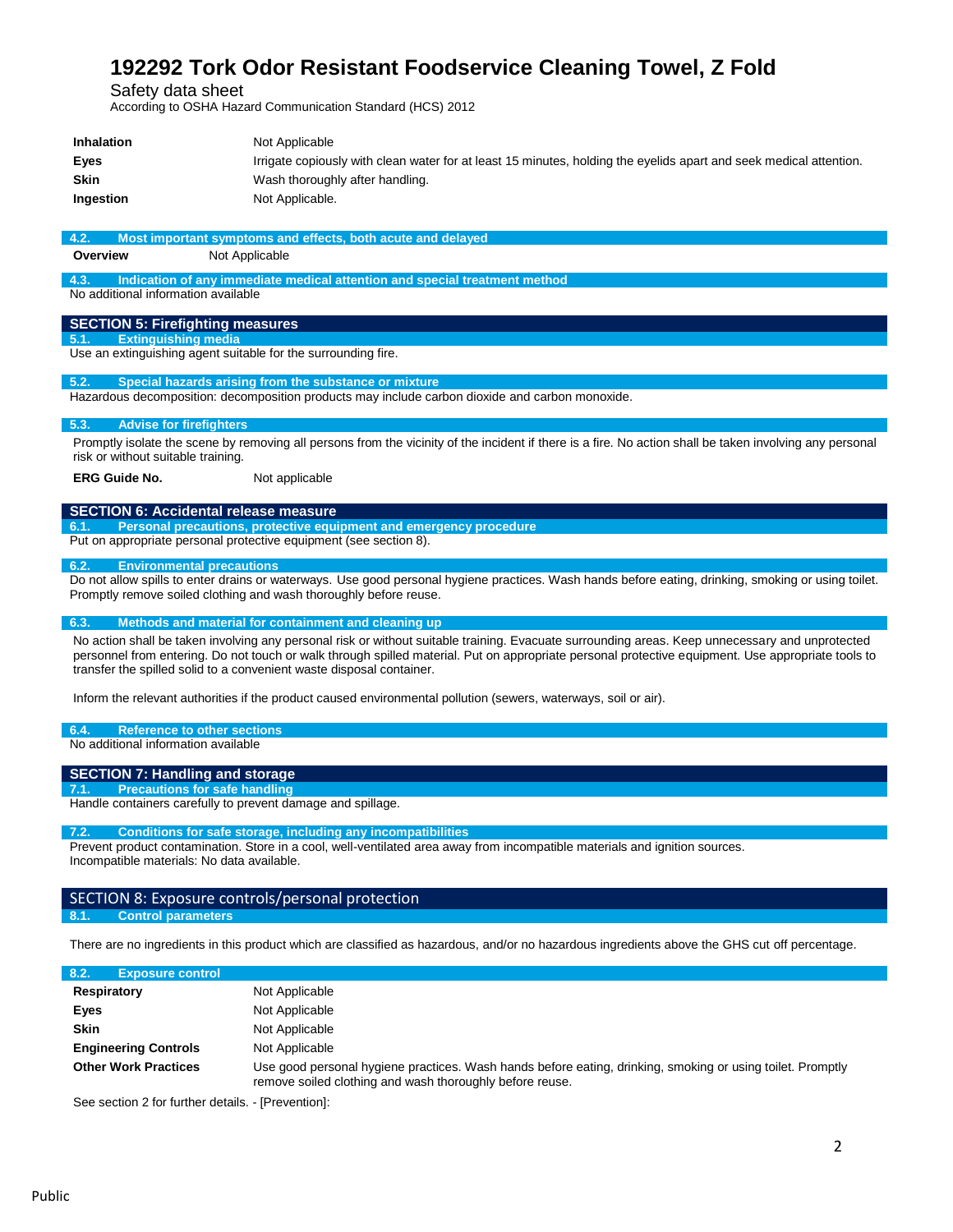Safety data sheet

According to OSHA Hazard Communication Standard (HCS) 2012

| <b>SECTION 9: Physical and chemical properties</b>                                                   |                                            |  |
|------------------------------------------------------------------------------------------------------|--------------------------------------------|--|
| Information on basic physical and chemical properties<br>9.1.                                        |                                            |  |
| Appearance                                                                                           | Blue folded solid with blue border print   |  |
| Odor                                                                                                 | None                                       |  |
| <b>Odor threshold</b>                                                                                | Not Measured                               |  |
| рH                                                                                                   | Not Measured                               |  |
| Melting point / freezing point                                                                       | 260 deg C                                  |  |
| Initial boiling point and boiling range                                                              | Not Measured                               |  |
| <b>Flash Point</b>                                                                                   | Not Measured                               |  |
| Evaporation rate (Ether = 1)                                                                         | Not Measured                               |  |
| Upper/lower flammability or explosive limits                                                         | Lower Explosive Limit: Not Measured        |  |
|                                                                                                      | <b>Upper Explosive Limit: Not Measured</b> |  |
| Vapor pressure (Pa)                                                                                  | Not Measured                               |  |
| <b>Vapor Density</b>                                                                                 | Not Measured                               |  |
| <b>Specific Gravity</b>                                                                              | Not Measured                               |  |
| <b>Solubility in Water</b>                                                                           | Not Measured                               |  |
| Partition coefficient n-octanol/water (Log Kow)                                                      | Not Measured                               |  |
| Auto-ignition temperature                                                                            | Not Measured                               |  |
| <b>Decomposition temperature</b>                                                                     | Not Measured                               |  |
|                                                                                                      |                                            |  |
| <b>Other information</b><br>9.2.                                                                     |                                            |  |
| No other relevant information.                                                                       |                                            |  |
| <b>SECTION 10: Stability and reactivity</b>                                                          |                                            |  |
| <b>Reactivity</b><br>10.1.                                                                           |                                            |  |
| No data available.                                                                                   |                                            |  |
| 10.2.<br><b>Chemical stability</b>                                                                   |                                            |  |
| No data available.                                                                                   |                                            |  |
| <b>Possibility of hazardous reactions</b><br>10.3.                                                   |                                            |  |
| No data available.                                                                                   |                                            |  |
|                                                                                                      |                                            |  |
| <b>Conditions to avoid</b><br>10.4.<br>No data available.                                            |                                            |  |
|                                                                                                      |                                            |  |
| <b>Incompatible materials</b><br>10.5.                                                               |                                            |  |
| No data available.                                                                                   |                                            |  |
| <b>Hazardous decomposition products</b><br>10.6.                                                     |                                            |  |
| Under normal conditions of storage and use, hazardous decomposition products should not be produced. |                                            |  |
|                                                                                                      |                                            |  |
| <b>SECTION 11: Toxicological information</b>                                                         |                                            |  |

**11.1. Information on toxicological effects**

#### **Acute toxicity**

There are no ingredients in this product which are classified as hazardous, and/or no hazardous ingredients above the GHS cut off percentage. Note: When no route specific LD50 data is available for an acute toxin, the converted acute toxicity point estimate was used in the calculation of the product's ATE (Acute Toxicity Estimate).

| <b>Classification</b>   | Category | <b>Hazard Description</b> |
|-------------------------|----------|---------------------------|
| Acute toxicity (oral)   | $--$     | Not Applicable            |
| Acute toxicity (dermal) | $--$     | Not Applicable            |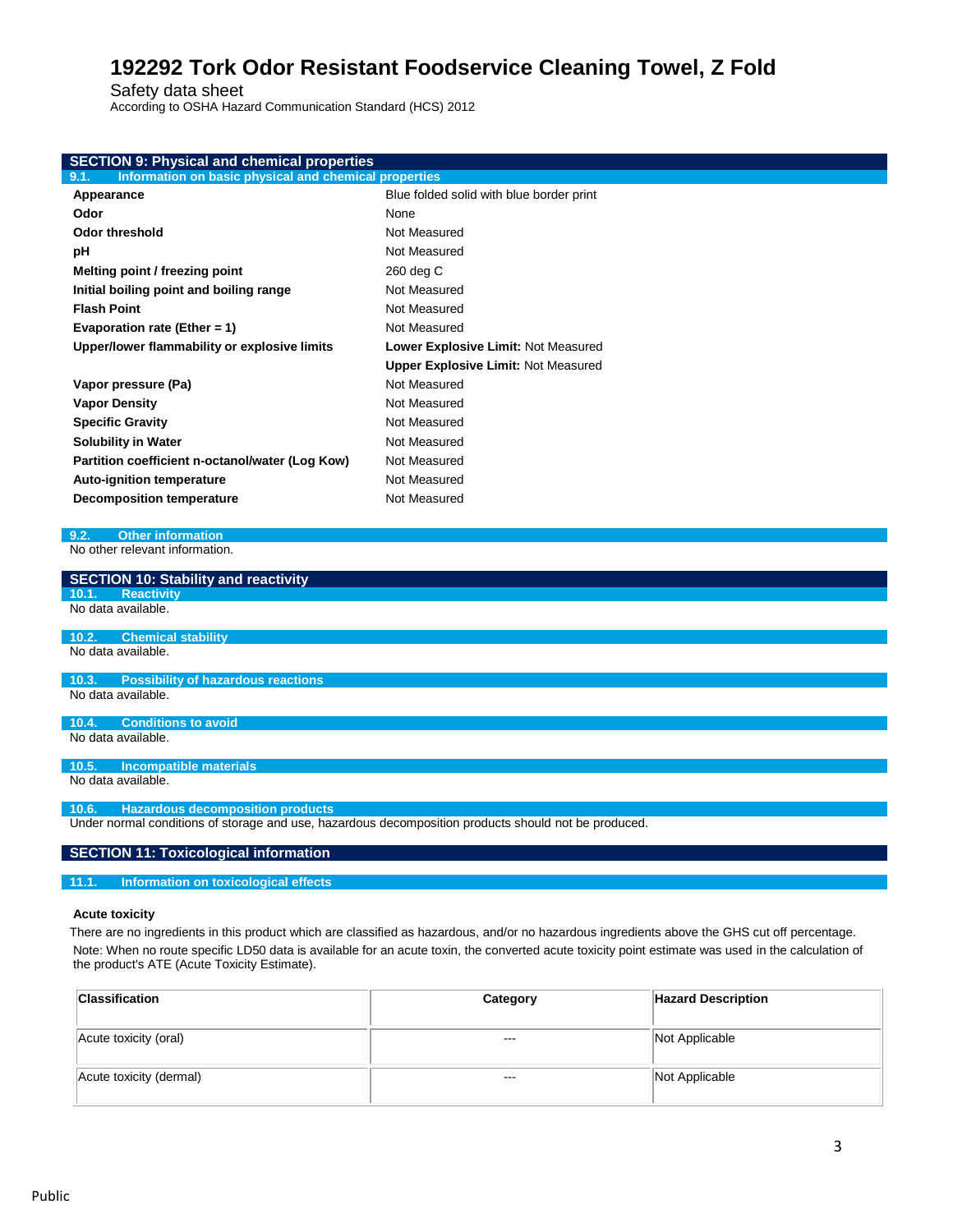Safety data sheet

According to OSHA Hazard Communication Standard (HCS) 2012

| Acute toxicity (inhalation)   | ---     | Not Applicable |
|-------------------------------|---------|----------------|
| Skin corrosion/irritation     | ---     | Not Applicable |
| Serious eye damage/irritation | ---     | Not Applicable |
| Respiratory sensitization     | $--$    | Not Applicable |
| Skin sensitization            | ---     | Not Applicable |
| Germ cell mutagenicity        | $- - -$ | Not Applicable |
| Carcinogenicity               | ---     | Not Applicable |
| Reproductive toxicity         | $---$   | Not Applicable |
| STOT-single exposure          | ---     | Not Applicable |
| STOT-repeated exposure        | ---     | Not Applicable |
| Aspiration hazard             | ---     | Not Applicable |

#### **SECTION 12: Ecological information**

#### **12.1. Toxicity**

No additional information provided for this product. See Section 3 for chemical specific data.

#### **Aquatic Eco toxicity**

There are no ingredients in this product which are classified as hazardous, and/or no hazardous ingredients above the GHS cut off percentage.

#### **12.2. Persistence and degradability**

There is no data available on the preparation itself.

**12.3. Bio accumulative potential** Not measured

#### **12.4. Mobility in soil**

No data available.

### **12.5. Results of PBT and vPvBvT assessment**

This product contains no PBT/vPvB chemicals.

#### **12.6. Other adverse effects** No data available.

#### **SECTION 13: Disposal considerations**

**13.1. Waste treatment methods**

Observe all federal, state and local regulations when disposing of this substance.

#### **SECTION 14: Transport information**

**DOT (Domestic Surface Transportation)**

**IMO / IMDG (Ocean Transportation)**

**ICAO/IATA**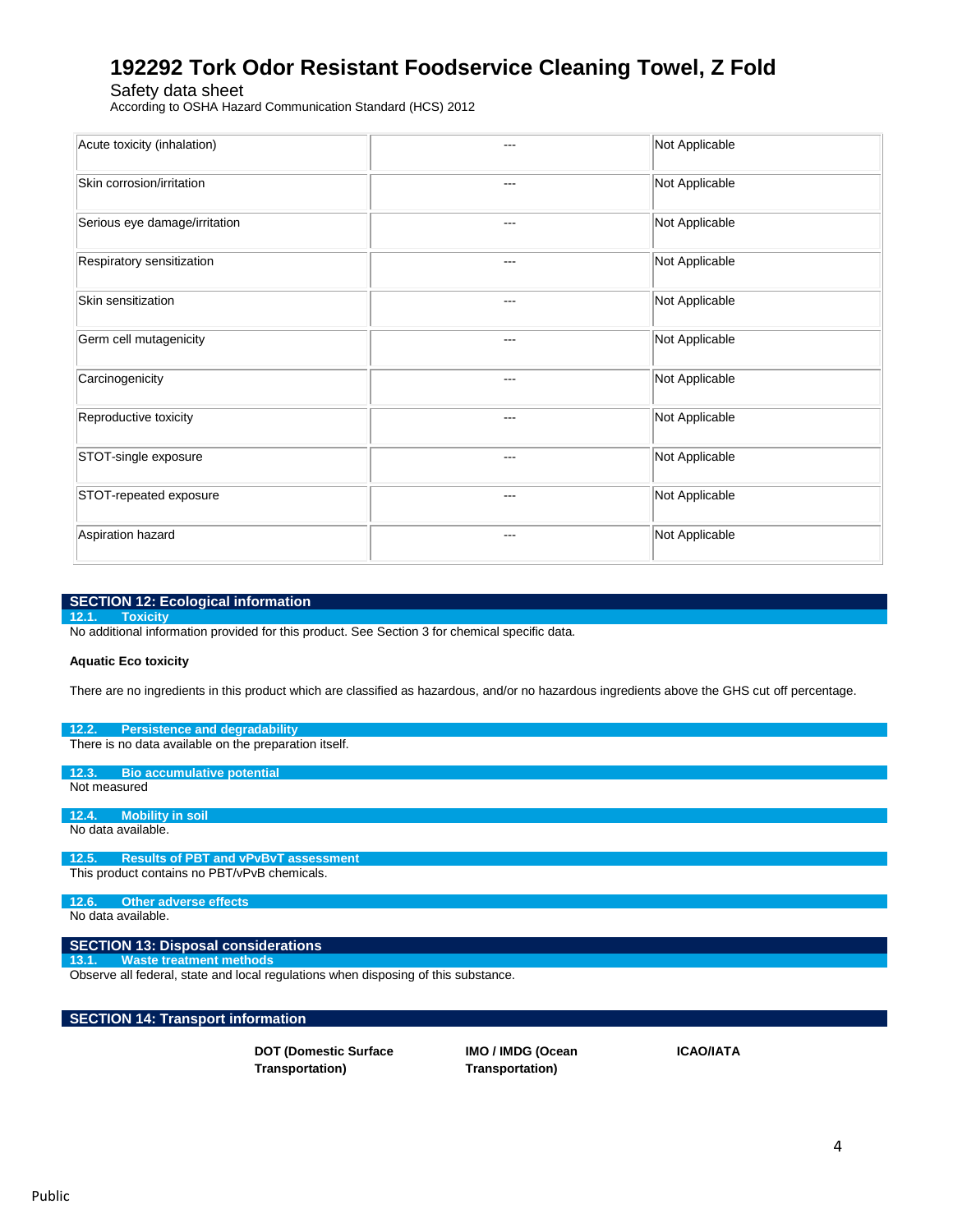Safety data sheet

According to OSHA Hazard Communication Standard (HCS) 2012

| 14.1.                                                                                                                                                                  | <b>UN number</b>                          |                                                                        |                                                                                                                               |                           |
|------------------------------------------------------------------------------------------------------------------------------------------------------------------------|-------------------------------------------|------------------------------------------------------------------------|-------------------------------------------------------------------------------------------------------------------------------|---------------------------|
|                                                                                                                                                                        |                                           | Not Applicable                                                         | Not Regulated                                                                                                                 | Not Regulated             |
|                                                                                                                                                                        |                                           |                                                                        |                                                                                                                               |                           |
|                                                                                                                                                                        |                                           |                                                                        |                                                                                                                               |                           |
| 14.2.                                                                                                                                                                  | <b>UN proper shipping name</b>            |                                                                        |                                                                                                                               |                           |
|                                                                                                                                                                        |                                           | Not Regulated                                                          | Not Regulated                                                                                                                 | Not Regulated             |
|                                                                                                                                                                        |                                           |                                                                        |                                                                                                                               |                           |
| 14.3.                                                                                                                                                                  | <b>Transport hazard class(es)</b>         |                                                                        |                                                                                                                               |                           |
|                                                                                                                                                                        |                                           | DOT Hazard Class: Not Applicable                                       | <b>IMDG:</b> Not Applicable                                                                                                   | Air Class: Not Applicable |
|                                                                                                                                                                        |                                           | DOT Label: ---                                                         | <b>Sub Class: Not Applicable</b>                                                                                              |                           |
|                                                                                                                                                                        |                                           |                                                                        |                                                                                                                               |                           |
| 14.4.                                                                                                                                                                  | <b>Packing group</b>                      |                                                                        |                                                                                                                               |                           |
|                                                                                                                                                                        |                                           | Not Applicable                                                         | Not Applicable                                                                                                                | Not Applicable            |
|                                                                                                                                                                        |                                           |                                                                        |                                                                                                                               |                           |
| 14.5.                                                                                                                                                                  | <b>Environmental hazards</b>              |                                                                        |                                                                                                                               |                           |
| <b>IMDG</b>                                                                                                                                                            |                                           | Marine Pollutant: No                                                   |                                                                                                                               |                           |
|                                                                                                                                                                        |                                           |                                                                        |                                                                                                                               |                           |
| 14.6.                                                                                                                                                                  | <b>Special precautions for user</b>       |                                                                        |                                                                                                                               |                           |
|                                                                                                                                                                        |                                           | No further information                                                 |                                                                                                                               |                           |
|                                                                                                                                                                        |                                           |                                                                        |                                                                                                                               |                           |
|                                                                                                                                                                        |                                           |                                                                        |                                                                                                                               |                           |
|                                                                                                                                                                        | <b>SECTION 15: Regulatory information</b> |                                                                        |                                                                                                                               |                           |
| 15.1.                                                                                                                                                                  |                                           |                                                                        | Safety, health and environmental regulations/legislation specific for the substance or mixture                                |                           |
|                                                                                                                                                                        | <b>Regulatory Overview</b>                |                                                                        | The regulatory data in Section 15 is not intended to be all-inclusive, only selected regulations are                          |                           |
|                                                                                                                                                                        |                                           | represented.                                                           |                                                                                                                               |                           |
|                                                                                                                                                                        | <b>Toxic Substance Control Act</b>        |                                                                        | All components of this material are either listed or exempt from listing on the TSCA Inventory.                               |                           |
| (TSCA)                                                                                                                                                                 |                                           |                                                                        |                                                                                                                               |                           |
|                                                                                                                                                                        | <b>WHMIS Classification</b>               | Not Regulated                                                          |                                                                                                                               |                           |
|                                                                                                                                                                        | US EPA Tier II Hazards                    |                                                                        | Fire: No                                                                                                                      |                           |
|                                                                                                                                                                        |                                           | <b>Sudden Release of Pressure: No</b>                                  | Reactive: No                                                                                                                  |                           |
|                                                                                                                                                                        |                                           | Immediate (Acute): No                                                  |                                                                                                                               |                           |
|                                                                                                                                                                        |                                           | Delayed (Chronic): No                                                  |                                                                                                                               |                           |
|                                                                                                                                                                        | EPCRA 311/312 Chemicals and RQs:          |                                                                        |                                                                                                                               |                           |
|                                                                                                                                                                        |                                           |                                                                        | (To the best of our knowledge, this product does not contain chemicals at levels which require reporting under this statute.) |                           |
|                                                                                                                                                                        | <b>EPCRA 302 Extremely Hazardous:</b>     |                                                                        |                                                                                                                               |                           |
|                                                                                                                                                                        |                                           |                                                                        | (To the best of our knowledge, this product does not contain chemicals at levels which require reporting under this statute.) |                           |
| <b>EPCRA 313 Toxic Chemicals:</b>                                                                                                                                      |                                           |                                                                        |                                                                                                                               |                           |
| (To the best of our knowledge, this product does not contain chemicals at levels which require reporting under this statute.)<br>Proposition 65 - Carcinogens (>0.0%): |                                           |                                                                        |                                                                                                                               |                           |
| (To the best of our knowledge, this product does not contain chemicals at levels which require reporting under this statute.)                                          |                                           |                                                                        |                                                                                                                               |                           |
| Proposition 65 - Developmental Toxins (>0.0%):                                                                                                                         |                                           |                                                                        |                                                                                                                               |                           |
| (To the best of our knowledge, this product does not contain chemicals at levels which require reporting under this statute.)                                          |                                           |                                                                        |                                                                                                                               |                           |
| Proposition 65 - Female Repro Toxins (>0.0%):                                                                                                                          |                                           |                                                                        |                                                                                                                               |                           |
| (To the best of our knowledge, this product does not contain chemicals at levels which require reporting under this statute.)                                          |                                           |                                                                        |                                                                                                                               |                           |
| Proposition 65 - Male Repro Toxins (>0.0%):                                                                                                                            |                                           |                                                                        |                                                                                                                               |                           |
| (To the best of our knowledge, this product does not contain chemicals at levels which require reporting under this statute.)                                          |                                           |                                                                        |                                                                                                                               |                           |
|                                                                                                                                                                        |                                           |                                                                        |                                                                                                                               |                           |
|                                                                                                                                                                        | <b>SECTION 16: Other</b>                  |                                                                        |                                                                                                                               |                           |
|                                                                                                                                                                        |                                           |                                                                        |                                                                                                                               |                           |
|                                                                                                                                                                        |                                           |                                                                        |                                                                                                                               |                           |
|                                                                                                                                                                        |                                           | The full text of the phrases appearing in section 3 is: Not applicable |                                                                                                                               |                           |

#### **This is the first version in the GHS SDS format. Listings of changes from previous versions in other formats are not applicable.**

The information above is believed to be accurate and represents the best information currently available to us. However, we make no warranty of merchantability or any other warranty, expressed or implied, with respect to such information, and we assume no liability resulting from its use. Users should make their own investigation to determine the suitability of the information for their own use. In no event shall Essity Professional Hygiene North America be liable for any claims, losses, or damages of any third party or for loss of profits or any special, indirect, incidental, consequential or exemplary damages, howsoever arising, even if Essity Professional Hygiene North America has been advised of the possibility of